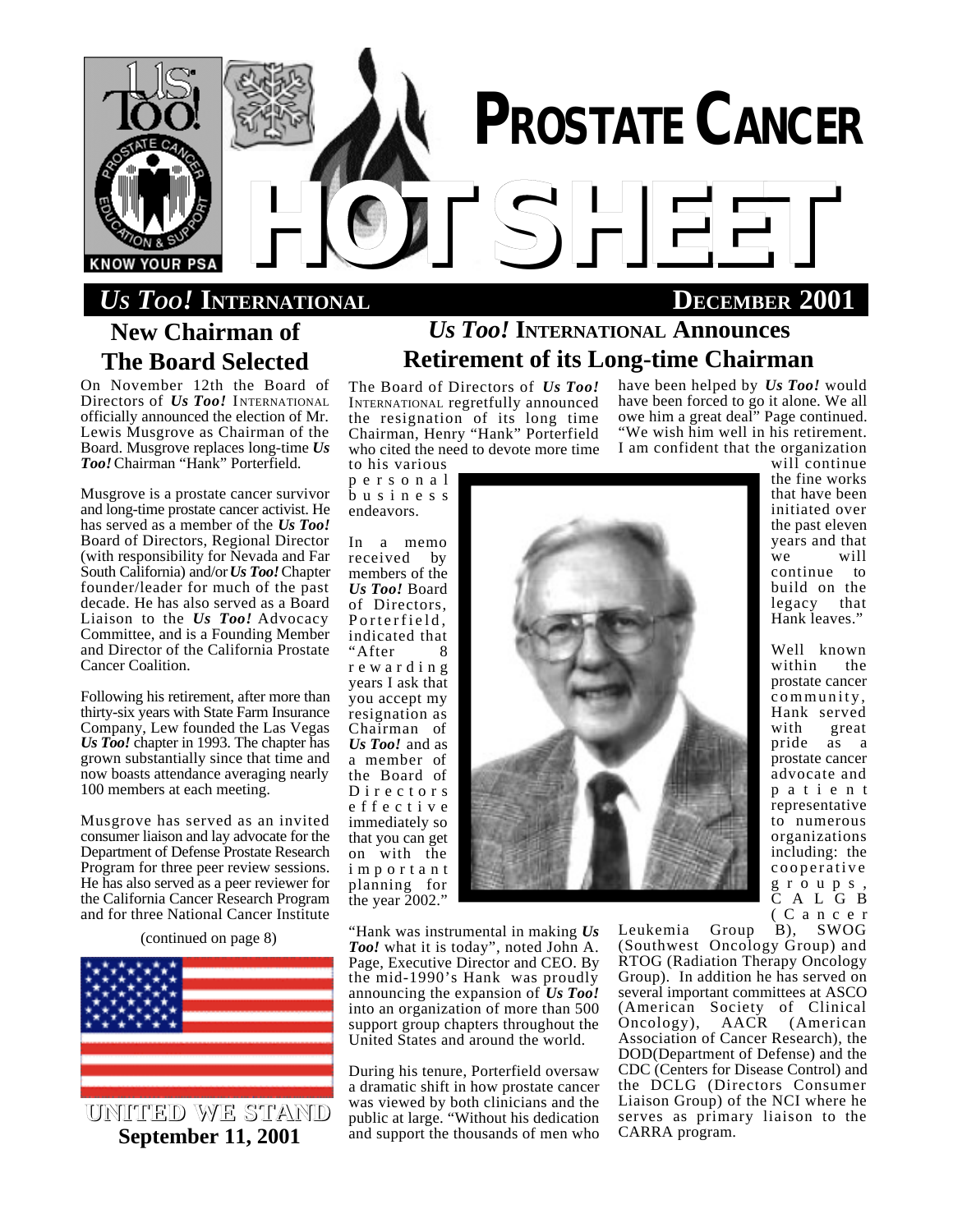# **PROSTATE CANCER PATIENT SUPPORT 1-800-80-***US TOO! US TOO!* **INTERNATIONAL**

# **PROSTATE CANCER NEWS YOU CAN USE**

*Us Too!*publishes a FREE daily e-mail based news service which provides updates on the latest prostate cancer related news. To subscribe or link to the archives simply visit the *Us Too!* Website: www.ustoo.org

News items contained in *Us Too!*publications are obtained from various news sources and edited for inclusion. Where available, a pointof-contact is provided.

All references to persons, companies, products or services are provided for information only, and are not endorsements. Readers should conduct their own research into any person, company, product or service, and consult with their loved ones and personal physician before deciding upon **any** course of action.

#### \* \* \* \* \* \* \* \* \* \* \* \* \* \*

# **QUALITYOF LIFEAND PCA TREATMENT** *Oct. 22, 2001*

New research shows the type of treatment men receive for prostate cancer can have different impacts on their short-term quality of life. Researchers from Wake Forest University School of Medicine measured the health-related quality of life for 90 prostate

THE*US TOO!* PROSTATE CANCER HOT SHEETIS MADE

POSSIBLE BY AN UNRESTRICTED EDUCATION GRANT FROM AstraZeneca THE INFORMATION ANDOPINIONSEXPRESSED IN THIS PUBLICATION ARE NOT ENDORSEMENTS OR RECOMMENDATIONS FOR ANY MEDICAL TREATMENT, PRODUCT, SERVICE OR COURSE OF ACTION BY *US TOO!* INTERNATIONAL, INC., ITS OFFICERS AND DIRECTORS, OR THE EDITORS OF THISPUBLICATION. FOR MEDICAL, LEGAL OR OTHER ADVICE, PLEASE CONSULT PROFESSIONAL(S) OF YOUR CHOICE. *US TOO!* **HEADQUARTERS STAFF** JOHN A. PAGE, FHIMSS, EXECUTIVE DIRECTOR / CEO JACQUELINE KONIECZKA, OFFICE MANAGER MARY BETH MICUCCI, CHAPTERS COORDINATOR DOROTHY WIENCEK, PATIENT INFORMATION COORDINATOR

5003 FAIRVIEW AVENUE DOWNERS GROVE, IL. 60515 PHONE:(630) 795-1002 / FAX: (630) 795-1602

#### *US TOO!* **BOARD OF DIRECTORS:**

LEWIS MUSGROVE, *CHAIRMAN* REX ZEIGER, *VICE CHAIRMAN* JOHN DEBOER, *FOUNDER* AND *SECRETARY* REMBERT R. STOKES, *TREASURER* JOHN A. PAGE, FHIMSS, *EXECUTIVE DIRECTOR / CEO*

DIRECTORS: WILLIAM BLAIR WILLIAM BUCKMAN RONALD M. FABRICK, DDS RUSS GOULD DANIEL M. MOORE, JR.



*US TOO!* INTERNATIONAL, INC. IS INCORPORATED IN THE STATE OF ILLINOIS AND RECOGNIZED AS A  $501(c)(3)$  NOT-FOR-PROFIT CHARITABLE CORPORATION. DONATIONS / GIFTSTO *US TOO!* ARE TAX DEDUCTIBLE.

COPYRIGHT 2001, *US TOO!* INTERNATIONAL, INC.

cancer patients aged 42 to 79 years. All men were treated with either internal radiation therapy, external radiation therapy, or surgical removal of the prostate gland. They each completed questionnaires about their quality of life before treatment as well as their quality of life up to 12 months after treatment. The questions focused on the patient's cancer symptoms, physical well-being, and functional well-being, including whether or not they had suffered any major side effects of cancer treatments, such as sexual, urinary, or bowel dysfunction. Researchers found a significant decrease in the quality of life in the first month following internal radiation therapy and surgical removal of the prostate gland. They did not see the same decrease following external radiation therapy. The study shows one year after treatment, men in all three treatment groups had returned to the quality of life they experienced before treatment. "We believe this prospective study provides meaningful and clinically relevant information regarding changes in the health related quality of life following treatment for localized prostate cancer," says W. Robert Lee, M.D., from Wake Forest University School of Medicine in Winston-Salem, N.C. Source: International Journal of Radiation Oncology Biology and Physics, 2001;51:614-620

\* \* \* \* \* \* \* \* \* \* \* \* \* \*

#### **PHASE II STUDY OFTHE USE OF MODRENAIN TREATMENT OF ADVANCED PROSTATE CANCER**

# *October 22, 2001*

Market News Publishing and Business Wire report that Bioenvision, Inc. has received approval for a Phase II study of the use of Modrenal(R) in treatment of advanced prostate cancer to be conducted at the Massachusetts General Hospital, Boston, Massachusetts. Modrenal(R), is currently approved for the treatment of post-menopausal breast cancer in the United Kingdom. For more information on Bioenvision please visit its website at http://www.bioenvision.com

#### \* \* \* \* \* \* \* \* \* \* \* \* \* \*

## **ZOMETA ASSIGNED PRIORITY REVIEW** *FaxWatch Inc. / October 23, 2001*

The Food and Drug Administration assigned priority review status to Novartis AG's Zometa (zoledronic acid) for the treatment of bone metastases associated with cancer. The designation applies to Zometa's use for the treatment of bone complications in people with breast cancer, multiple myeloma, prostate cancer, lung cancer and other tumor types for which there is no currently approved intravenous bisphosphonate therapy.

# \* \* \* \* \* \* \* \* \* \* \* \* \* \*

**WEB PLATFORM FOR NCI RESEARCHERS** *HealthNewsDigest.com / October 22, 2001* Ridgefield, CT - Apelon, the world's largest supplier of medical terminology software and

services demonstrated enhanced Web access to the National Cancer Institute's (NCI) "mouse model resources" at a Jackson Laboratory Conference, October 18-21. NCI has accumulated diverse Web-based resources of critical importance to cancer researchers, and it has retained Apelon to help develop a Web platform that enables researchers to find what they need.

#### \* \* \* \* \* \* \* \* \* \* \* \* \* \*

# **RESULTS FROM PHASE I/II TRIALOF TREATMENT FOR ADVANCED PC<sup>A</sup>** *DataMonitor Healthcare Newswire*

*October 23, 2001* The Phase I/II trial was conducted at three medical centers under the direction of Dr Eric Small, clinical professor of medicine and urology at the University of California Comprehensive Cancer Center, San Francisco. The Phase I/II study was a dose trial study designed to evaluate the safety and efficacy of CG7870 (formerly CV787), an oncolytic virus engineered to target and destroy prostate cancer cells, in the treatment of patients with advanced hormone refractory prostate cancer and has demonstrated antitumor activity after only a single intravenous injection in patients with advanced hormone refractory prostate cancer, according to Cell Genesys Inc. These data were reported at the European Cancer Conference (ECCO) recently held in Lisbon, Portugal. The virus, which specifically targets cancer cells and not the surrounding tissue, is cleared by the body's immune system after destroying the cancer cells. The 23 patients enrolled to date were divided into eight treatment groups, each of which received one intravenous administration of CG7870 at a progressively higher dose level. Six of the 23 patients demonstrated prostate-specific antigen (PSA) stabilization for at least three months, and three additional patients had PSA reductions of approximately 20% or greater from baseline. No serious or unexpected drug-related toxicities have been observed, and a maximum tolerated dose has not yet been defined.CG7870 is one of three products targeting prostate cancer currently in clinical development at Cell Genesys. CG7870 and GVAX prostate cancer vaccine are being evaluated in advanced prostate cancer, whereas CG7060 is being evaluated in patients with early-stage disease.

### \* \* \* \* \* \* \* \* \* \* \* \* \* \*

**SEVERE BLEEDING OBSERVED IN PROSTATE CANCER PATIENT USING PC-SPES HERBAL REMEDY** *October 30, 2001*

Researchers observed severe bleeding diathesis in a prostate cancer patient after 1 month of unsupervised use of the commercially available nutritional supplement PC-SPES, and they advised that patients should be informed about the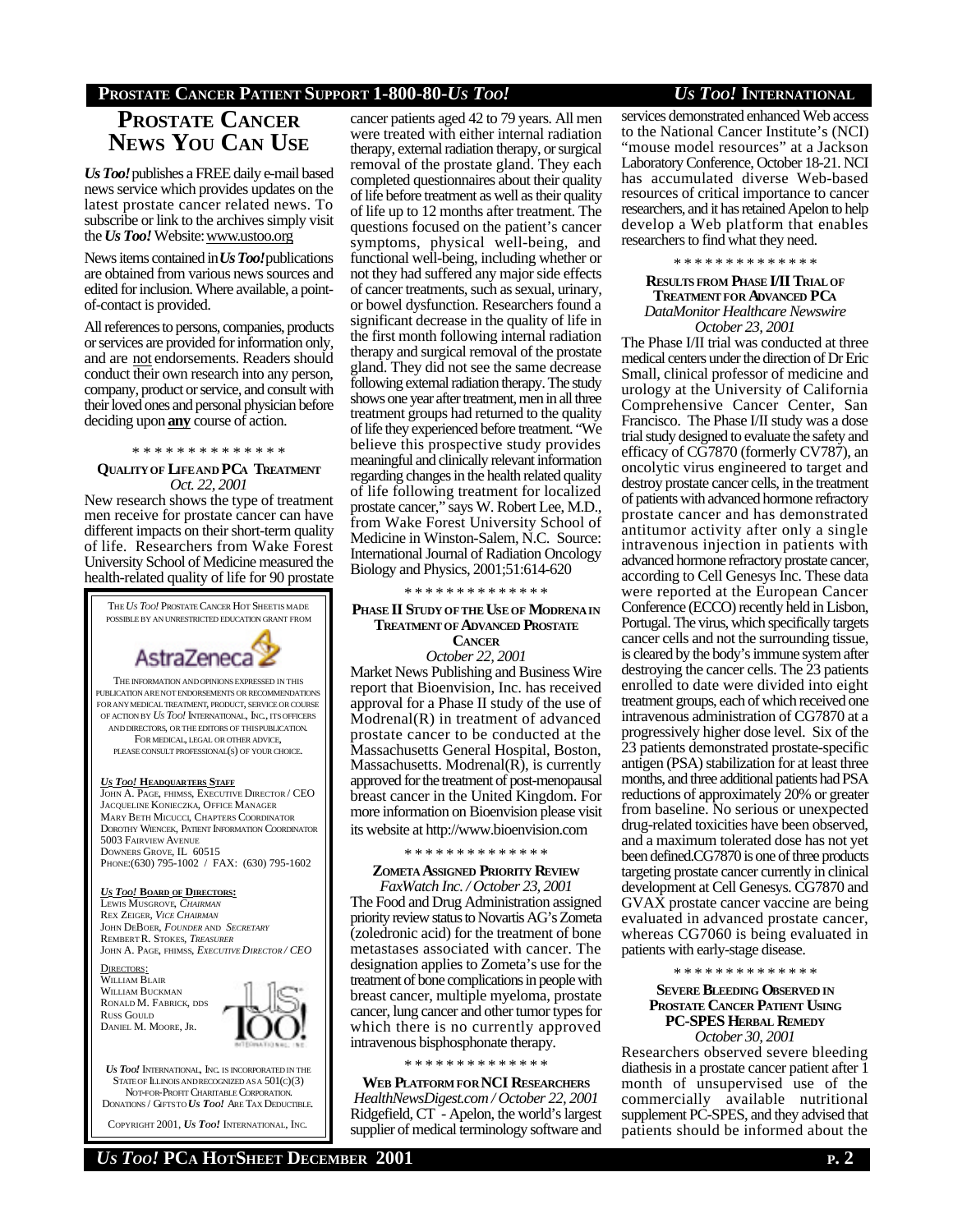potential side effects of the compound. PC-SPES contains 8 herbs and is commonly used by patients with prostate cancer, the authors noted. The 62-year-old man had been using 12 capsules of PC-SPES daily (twice the manufacturer's recommended dosage) as well as multivitamins. Physical examination revealed extensive ecchymoses and a computed tomographic scan showed a large retroperitoneal hematoma. "Patients should be counseled that PC-SPES has multiple thrombotic and hemorrhagic side effects, that these potentially harmful complications must be balanced with the antineoplastic effects of PC-SPES, and that unsupervised use of this preparation is not recommended," the authors concluded. (Weinrobe M, Montgomery B. N Engl J Med 2001;345:1213-4.)

\* \* \* \* \* \* \* \* \* \* \* \* \* \*

# **WEEKLY DOCETAXEL TREATMENTIN SYMPTOMATIC ANDROGEN-INDEPENDENT PCA PATIENTS SHOWS ACTIVITY** *October 30, 2001*

New Phase II data support the use of weekly docetaxel in symptomatic androgenindependent prostate cancer patients. None of the subjects had received prior chemotherapy for the prostate cancer or had radiotherapy during the previous month. The treatment cycle was 8 weeks: docetaxel 36 mg/m2 was administered intravenously during a 15- to 30-minute period weekly for 6 weeks; patients were not treated for the remaining 2 weeks. The patients continued the 8-week cycles until progression or unacceptable toxicity. PSA response, defined as a 50% decrease in PSA, as well as other disease and quality-of-life measures also were recorded. Results showed a palliative response in 12 of the patients (48%; 95% CI, 28%- 68%). Of the 24 patients who had elevated baseline PSA levels, 11 (46%) exhibited a PSA response (95% CI, 25%-67%), with 6 of these demonstrating a greater than 75% reduction in PSA, and 4 of these 6 a greater than 90% reduction. (Beer TM, et al. Ann Oncol 2001;12:1273-9).

\* \* \* \* \* \* \* \* \* \* \* \* \* \*

# **GERON INITIATES CLINICAL TRIAL USING TELOMERASE IMMUNOTHERAPY** *DataMonitor Healthcare Newswire October 30, 2001*

This clinical trial, conducted by Dr Vieweg and his collaborators at Duke, takes advantage of the fact that telomerase is abnormally activated in most human cancers but is not expressed in most normal adult cells. Telomerase is detected in over 80% of human tumor samples tested, and is expressed in all major types of cancer, including lung, breast, colon, prostate, cervical, and ovarian cancers and leukemia/lymphomas. Previous research demonstrated that the RNA encoding the catalytic reverse transcriptase protein component of human telomerase (hTERT

RNA), when introduced into dendritic cells, can stimulate the immune system to produce cytotoxic T lymphocytes (CTLs, or killer T cells) capable of recognizing and destroying telomerase-positive cancer cells. "I am excited about testing the potential of using telomerase-based immunotherapy to treat cancer," said Dr Vieweg to the press. "New therapies are urgently needed, especially for patients with metastatic tumors."

\* \* \* \* \* \* \* \* \* \* \* \* \* \*

# **MEDAREX'S HUMAN ANTIBODY WELL TOLERATED, ACCORDING TO INTERIM FINDINGSOF PHASE I/II CLINICAL TRIALS** *DataMonitor Healthcare Newswire October 30, 2001*

In the initial human clinical trials, 18 patients with metastatic melanoma and 14 patients with hormone refractory prostate cancer received a single 3 mg/kg dose of the antibody. The data indicate that the product was generally well tolerated. Of adverse events reported, more than 97% were mild to moderate. Signs of immunologic activity included tumor necrosis, inflammatory reactions at tumor sites and relief of symptoms. In addition, after receiving a single dose of MDX-010, two patients with prostate cancer experienced a greater than 50% reduction in serum prostate specific antigen (PSA) measurement that lasted from three to six months. "Although these initial single dose trials were designed to test primarily for safety, we are excited that the interim results also showed evidence of anti-tumor activity," said Donald L Drakeman, president and CEO of Medarex.

\* \* \* \* \* \* \* \* \* \* \* \* \* \*

# **PHASE II TAXOPREXIN STUDY BEGINS IN PROSTATE CANCER PATIENTS - FOUR U.S. ONCOLOGY CENTERS BEGIN CLINICAL TESTING OF NOVEL**

**FATTY ACID-TARGETED CANCER DRUG**

*PR Newswire / October 31, 2001* Protarga, Inc. announced a multi-center Phase II clinical study of Taxoprexin DHApaclitaxel for the treatment of hormonerefractory prostate cancer. Taxoprexin treatment is the first chemotherapy these patients are receiving for their hormoneresistant disease. Dr. Michael Carducci of The Johns Hopkins Oncology Center (Baltimore, MD) is the Principal Investigator for the study. "One of the unique features of Taxoprexin DHA-paclitaxel that makes it an appealing treatment candidate for prostate cancer is that it is sustained in tumors for a long time," said Dr. Carducci. "Given the existing clinical data that taxane therapy may be effective against prostate cancer, this prolonged exposure of tumors to a taxane could be very important in eliminating those cancer cells that presently escape treatment with conventional chemotherapy." The prostate cancer study is part of a multinational Phase II program

# *US TOO!* **INTERNATIONAL VISIT US ON THE INTERNET AT WWW.USTOO.ORG**

designed to evaluate the safety and effectiveness of Taxoprexin DHA-paclitaxel in eight types of cancer and up to a total of 400 patients.

\* \* \* \* \* \* \* \* \* \* \* \* \* \*

# **NOVEL ANTICANCER DRUGS SELECTIVELY ACTIVATE APOPTOSIS**

*NewsRx.com November 01, 2001*

Myriad Genetics, Inc. has discovered a novel drug target for the treatment of a broad range of cancers and has initiated lead optimization with a series of compounds that selectively kill cancer cells. The anticancer target was discovered using Myriad's ProNet proteomics technology to investigate the protein interactions that lead to normal programmed cell death (apoptosis). Preclinical studies have demonstrated strong anticancer activity without harming normal human cell survival. Myriad researchers used cell lines that are not responsive to current chemotherapy drugs. After the addition of MPI-176716, the percentage of cells killed increased in a dosedependent manner, reaching 98% of prostate cancer cells and 99% of T cell lymphoma cells that were forced into apoptosis. Current cancer therapies are designed to kill cancer cells, however they are not selective in their action. Traditional chemotherapy and radiation therapy kill all rapidly dividing cells, including those that are normal and healthy.

\* \* \* \* \* \* \* \* \* \* \* \* \* \*

# **DRUG REDUCES LESIONS THAT PRECEDE PROSTATE CANCER**

*Medinews.com / November 05, 2001* In clinical trials, the drug toremifene (Acapodene) has demonstrated the ability to eliminate 72% of the lesions that precede prostate cancer and lower the incidence of prostate cancer by 50%. A larger-scale clinical trial is now under way. High-grade premalignant lesions, or prostatic intraepithelial neoplasia (PIN), indicate a high risk of prostate cancer, with 30-50% of men with a high-grade PIN developing cancer within the next three years. Currently, there are no treatments for high-grade PIN. "Acapodene has some very exciting possibilities for the treatment of prostate cancer through an avenue that hasn't been before now—prevention," said John Seigne, M.D., assistant professor of surgery at Moffitt Cancer Center and Research Institute in Tampa (FL, USA) and lead investigator of the study.

# \* \* \* \* \* \* \* \* \* \* \* \* \* \*

**AROMATASE INHIBITOR CONFERS N<sup>O</sup> THERAPEUTIC BENEFIT IN MEN WITH ADVANCED PROSTATE CANCER**

*Novenber 05, 2001* In testing the use of an aromatase inhibitor for the treatment of patients with advanced

(continued on page 4)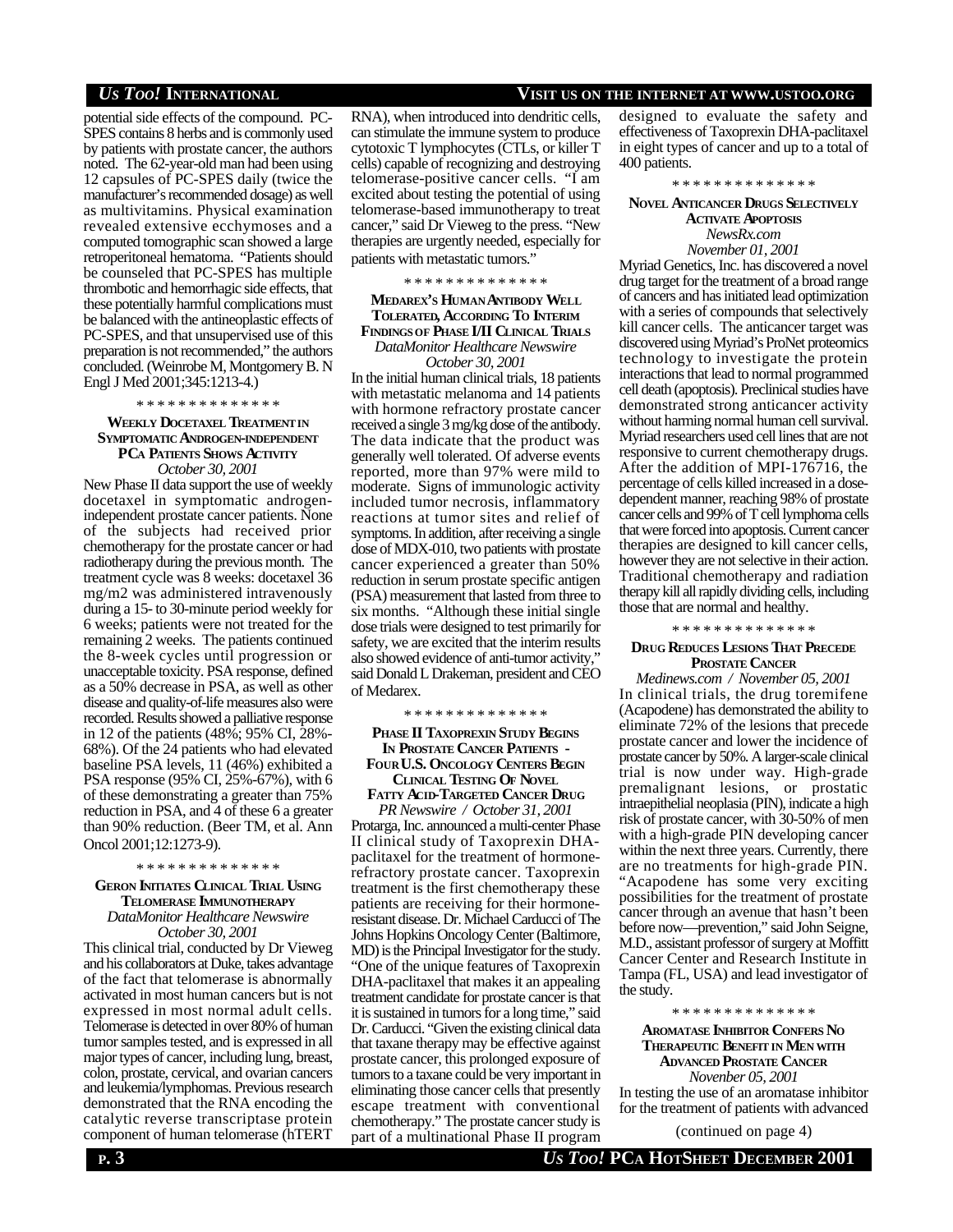# **PROSTATE CANCER PATIENT SUPPORT 1-800-80-***US TOO! US TOO!* **INTERNATIONAL**

# **PCA NEWS YOU CAN USE**

(continued from P. 3)

prostate carcinoma, researchers found that the dependence of androgen-insensitive prostate cancer on estrogens for proliferation is not common. Their Phase II trial included 14 men (mean age, 64 years) with prostate cancer refractory to medical or surgical orchiectomy and antiandrogens. Treatment included anastrozole 1 mg daily until disease progression was observed. None of the patients experienced complete or partial objective regression or disease stabilization after 90 days of therapy. A PSA increase of at least 50% was evident in 10 of the patients at a mean 5 weeks from anastrozole initiation. "Aromatase inhibitors may not have a place in the treatment of prostate carcinoma at this stage of the disease," the authors concluded. (Santen R, et al. Cancer 2001;92:2095-101.)

\* \* \* \* \* \* \* \* \* \* \* \* \* \*

# **87% OF MEN FREEOF PROSTATE CANCER 10 YEARS AFTER BRACHYTHERAPY**

*PR Newswire / November 05, 2001* PRINCETON, N.J. — Amersham Health announced the results of a new long-term study of men with prostate cancer who were treated with the Company's OncoSeed brand of iodine-125 seeds. The data released recently demonstrated disease-free survival rates comparable to those reported for patients undergoing a radical prostatectomy, an invasive surgical procedure. "This further confirms that brachytherapy is poised to assume an increasingly important role in the treatment of this disease as results clearly rival other treatment options, such as radical prostatectomy or external beam radiation." These new results, published by Dr. Peter D. Grimm of the Seattle Prostate Institute, support findings from an earlier 10-year study, published in 1998. This new data concludes that 87% of men will be free of prostate cancer 10 years after receiving brachytherapy treatment with OncoSeed alone. Some patients in the earlier study had received external beam radiotherapy as well as brachytherapy.

## \* \* \* \* \* \* \* \* \* \* \* \* \* \*

## **'DOUBLE SUICIDE' GENE THERAPY MAY OFFER SAFER TREATMENT FOR PC<sup>A</sup>** *November 08, 2001*

A team of U.S. scientists has become one of the first in the world to use a novel form of double "suicide gene" therapy to treat prostate cancer - and it's done so with the help of a common cold virus. The injected adenovirus is used as a vector (transporter) to carry pairs of fused suicide genes directly into the cancer cells. This is followed by administration of two so called "prodrugs," resulting in the secretion within the cancer cells of a toxic

substance - which compels them to commit suicide. Carried out by Professor Jae Ho Kim and colleagues at the Henry Ford Hospital, in Detroit, Michigan, the new technique was developed in the hope that it would achieve "greater levels of targeted cytotoxicity" than single suicide gene therapy.

#### \* \* \* \* \* \* \* \* \* \* \* \* \* \*

# **GENETIC IDENTIFICATION TECHNIQUES YIELD CLUES TO CANCER SUSCEPTIBILITY**

*November 08, 2001*

Human cancer tissue collections and mouse models are bringing scientists closer to identifying genetic markers of human cancer susceptibility that could improve cancer diagnostics, therapeutics, and prevention strategies, according to Allan Balmain, PhD, a leading cancer researcher. A very strong genetic component exists in the development of human cancers, according to Balmain, Barbara Bakar Bass Professor of Cancer Genetics at the Cancer Research Institute, University of California, San Francisco. "The genetic contribution to risk in prostate cancer is probably at least 40% of the entire risk," Dr. Balmain said. "Unfortunately, 99% of genes that cause this kind of risk are unknown at this time."

#### \* \* \* \* \* \* \* \* \* \* \* \* \* \*

## **BIOMIRA INITIATES PHASE II PILOT STUDY OF BLP25 VACCINE**

*NewsRx.com / November 08, 2001* Biomira Inc. has initiated of a Phase II clinical trial evaluating BLP25 vaccine in patients with prostate cancer. The study is designed to test active specific immunotherapy with BLP25 vaccine as a treatment for patients who have recurrent disease following radical prostatectomy for prostate cancer. The primary endpoint of the trial is to reduce or stabilize prostate-specific antigen (PSA) values in patients with rising PSA post-radical prostatectomy. PSA is believed to be a useful tumor marker that is associated with the presence of prostate cancer, and is used to monitor a patient's recurrence or progression. Immune response and safety will be measured as secondary endpoints. BLP25 is a therapeutic vaccine designed to induce an immune response to cancer cells expressing MUC1. The vaccine incorporates a synthetic 25-amino acid sequence of the MUC1 cancer mucin, encapsulated in a synthetic liposomal delivery system (a fat droplet smaller than a red blood cell). The liposome is intended to enhance recognition of the cancer antigen by the immune system.

#### \* \* \* \* \* \* \* \* \* \* \* \* \* \*

### **BOTANICAL-BASED THERAPY HAS EFFECT SIMILAR TO LOW-DOSE CHEMO**

*NewsRx.com / November 08, 2001* The combination botanical therapy called PC-SPES has been found to be effective at affecting measures that indicate prostate cancer activity, according to Sophie Chen, PhD, a leading expert in drug development. "PC-SPES means hope for prostate cancer," said Dr. Chen, associate research professor at New York Medical College in Valhalla and the director of NovaSpes Research Laboratory in Hawthorne, New York. "In fact, PC-SPES is delivering more than hope to prostate cancer patients. The pharmacological action of the mixture involves multiple molecular pathways and can be translated into three factors: (1) anticancer activity, (2) phytoestrogenic activity, (3) immune modulation activity. These activities are demonstrated in the in vitro, animal model and several clinical studies." Dr. Chen spoke at the recent 20th Annual Science Reporters Conference of the American Medical Association in San Francisco. The scientific data include the following findings: suppression of cancer cell proliferation, modulation of cell cycle progression, induction of cancer cell apoptosis, downregulation of the expression of Bcl-2, Bcl-6, p27, PSA (prostate specific antigens), and AR (androgen receptor). The phytoestrogenic activity is attributed to the high concentration of flavonoids, isoflavonoids, sterols, and terpenes in PC-SPES, and is an important activity against hormone-related cancer such as prostate cancer. Four clinical studies involving 80 androgen-insensitive and 98 androgen-sensitive patients at the Medical School of Harvard University; University of California, San Francisco; Columbia University; and University of Kentucky showed that the response rate is higher among patients who are androgen-sensitive. More than 80% of the patients in this group will respond to PC-SPES. But only 52% or more of the androgen-resistant patients had a greater than 50% decline in PSA, with a median duration period of 2.5 months to 16 weeks, depending on the therapeutic dosage. Among the responded patients, some showed improvement in ultrasounds, bone scans, or other disease measures. The common adverse side effects of PC-SPES are generally mild and are believed to be related to the high concentration of phytoestrogens. They include breast enlargement and tenderness, reduced libido, loose bowel movements or diarrhea, muscle cramps, and hyperallergenicity. Less than 5% of patients develop blood clots, which is of greater concern.

#### \* \* \* \* \* \* \* \* \* \* \* \* \* \*

## **NCI EXPANDS TESTING WITH GENTA INC.** *FaxWatch Inc. / November 14, 2001*

Genta Inc. expanded its relationship with the National Cancer Institute to include clinical testing of Genta's gene therapy compound Genasense for several different types of cancer. NCI has solicited proposals from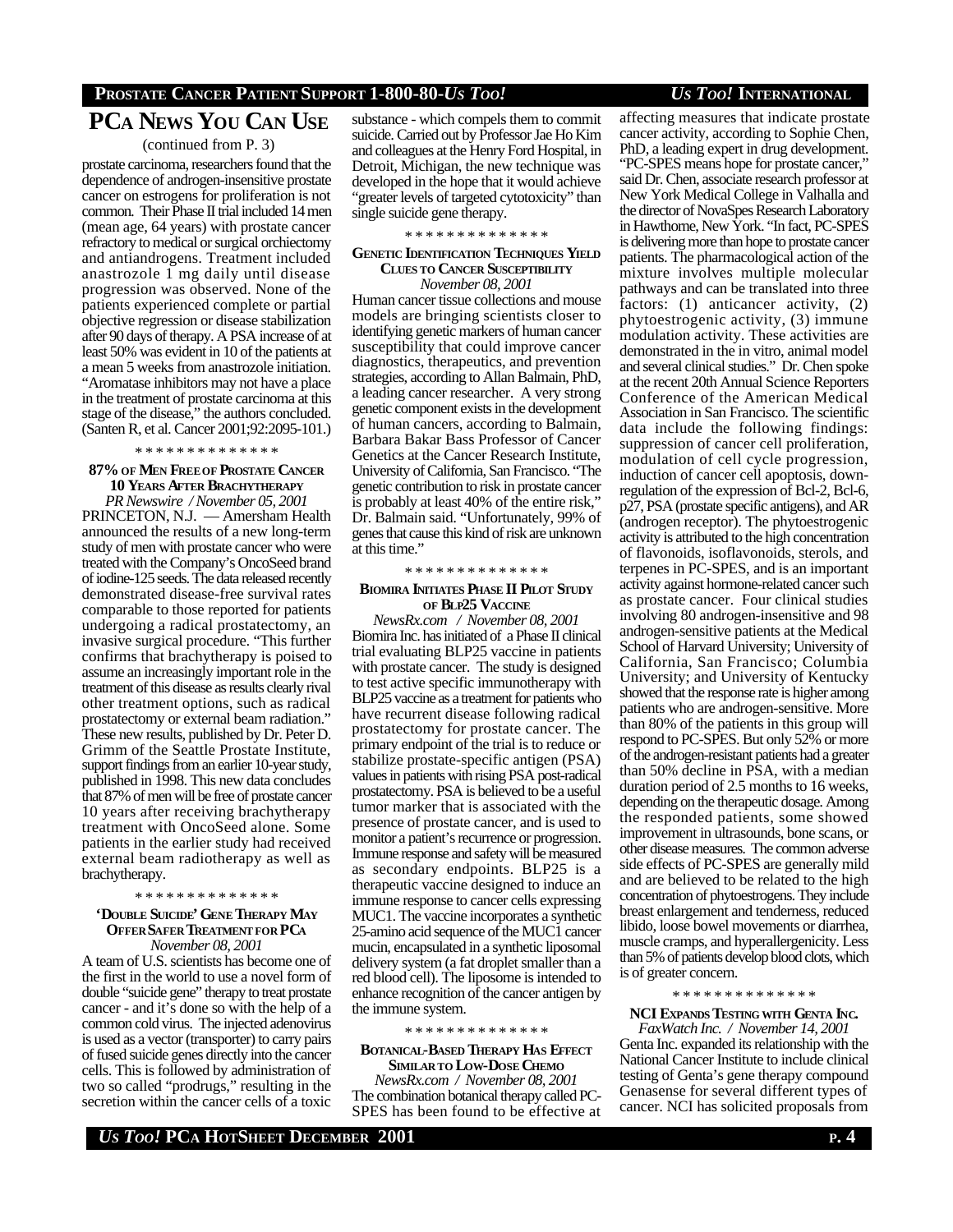# *US TOO!* **INTERNATIONAL VISIT US ON THE INTERNET AT WWW.USTOO.ORG**

investigators to study Genasense in combination with standard therapies for cancer of the bladder, breast, colon, kidney, lung, ovary, pancreas, prostate and uterus as well as Merkel cell tumor and non-Hodgkin's lymphoma.

#### \* \* \* \* \* \* \* \* \* \* \* \* \* \*

# **LAB TESTS SHOW THAT TINY 'SMART BOMB' CAN INVADEAND KILL CANCER CELLS WITH RADIATION**

*Associated Press PAUL RECER AP Science Writer November 15, 2001*

WASHINGTON (AP) - A single atom of radioactive material in a microscopic cage can be injected into the body and act like a cancer "smart bomb,'' finding, invading and zapping tumor cells, according to laboratory studies that may lead soon to human trials, researchers say. Dr. David A. Scheinberg of Memorial Sloan-Kettering Cancer Center in New York said tests of the smart bomb technique in mice showed that it selectively kills cancer cells and substantially prolongs the life of lab animals with tumors. "You could inject several million of these molecules and they would circulate around, find their targets cells, be taken inside and then kill the cells," said Scheinberg. "These are extraordinarily potent drugs." The actinium-225 eventually becomes harmless and remains in the body, he said. A report on the research appears in the Nov 16 journal Science.

\* \* \* \* \* \* \* \* \* \* \* \* \* \*

# **DRUG SHOWN TO SLOW GROWTH OF TUMORS IN MICE** *November 15, 2001*

A new experimental drug has been found to slow the growth of prostate cancer tumors in laboratory studies conducted at Cedars-Sinai Medical Center. The findings, presented at the AACR-NCI-EORTC International Conference in Miami Beach, Florida, may lead to a new way to treat prostate cancer. The drug, called 2C4, is a monoclonal antibody, or protein that enlists the body's immune system to attack foreign invaders, such as viruses or bacteria. Produced by Genentech, Inc., 2C4 targets HER-2/neu, a protein from the HER kinase family, that controls cell growth. When the HER-2/neu protein is expressed on cancer cells, it can stimulate tumor growth and spread. "Our lab studies show that 2C4 significantly inhibited tumor growth in both hormone dependent prostate cancer, and in that which had become resistant to hormone blocking drugs," said David Agus, MD, research director at the Cedars-Sinai Prostate Cancer Center and senior author of the study. "These laboratory findings have led us to launch the first clinical trial to test the safety and effectiveness of 2C4 in patients with prostate cancer and other forms of the disease." "Our results indicate

that 2C4 is even more effective when added to treatment with chemotherapy, which may mean that treatment with the combination of both drugs may lead to a new way to treat this disease," said Dr. Agus.

\* \* \* \* \* \* \* \* \* \* \* \* \* \*

# **STUDY REVEALS HOW GROWTH FACTORS AFFECT HUMAN STEM CELLS**

*November 15, 2001* Researchers have discovered that a gene previously implicated in a variety of forms of cancer is also a key regulator of neural stem cell proliferation. Understanding how the protein expressed by the gene PTEN promotes the proliferation of neural stem cells could aid efforts to use stem cells in treating neurological disorders. Howard Hughes Medical Institute investigator Hong Wu and colleagues at the UCLA School of Medicine reported on the regulatory role of PTEN in the November 1, 2001, Science Express, the online counterpart of the journal Science. According to Wu, PTEN is the second most frequently deleted tumor suppressor gene, giving rise to human cancers including brain, breast, prostate, and endometrial cancers.

\* \* \* \* \* \* \* \* \* \* \* \* \* \*

# **TEA MAY OFFER PROTECTION AGAINST CANCER - EXPERT** *Africa News Service*

*November 13, 2001* You've probably read that green tea appears to protect against cancer. You may even know that its anti-cancer properties are attributed to an abundance of chemicals called polyphenols. But new research may explain, for the first time, how those chemicals fight tumors at a molecular level. Using prostate cancer cell lines, researchers from H. Lee Moffitt Cancer Center in Tampa, Fla., found that polyphenols in green tea, and black and red teas for that matter, target a protein known to protect cancer cells from death. The research, along with several other studies evaluating the anti-tumor properties of food components, was presented in Miami Beach, FL, at an American Association for Cancer Research (AACR) international conference co-sponsored with the National Cancer Institute and the European Organization for Research and Treatment of Cancer.

\* \* \* \* \* \* \* \* \* \* \* \* \* \*

## **HORMONES INCREASE PROSTATE CANCER SURVIVAL**

*Ivanhoe Broadcast News / Nov 06, 2001 News/Broadcast Network / Nov12, 2001*

New research shows prostate cancer patients treated with hormone therapy before and during radiation have a higher chance of survival than patients receiving radiation only. A new study presented at the American Society for Therapeutic Radiology and Oncology's (ASTRO) Annual Meeting in San

Francisco reveals the impact timing and location have on the effectiveness of radiation treatment and hormone therapy for prostate cancer. Patients with intermediate and high risk localized prostate cancer who receive radiation therapy to the pelvic area are more likely to survive without progressive disease than patients only receiving radiation to their prostate. The new study on prostate cancer treatment was conducted by the Radiation Therapy Oncology Group, and chaired by Dr. Mack Roach of the University of California at San Francisco. More than 1,300 prostate cancer patients participated in the study. During follow-up after treatment, researchers found patients treated with radiation in the whole pelvic area experienced a higher survival rate then those treated with prostateonly radiation. Findings also show patients treated with hormone therapy before and during radiation had a survival rate of 53 percent compared to a 48 percent survival rate for patients who underwent hormone therapy after radiation. Overall, researchers found patients had the highest survival rate when given hormone therapy before and during whole-pelvic radiation. Lead researcher Roach says, "During the four-year period of this study, patients treated with hormonal therapy followed by whole-pelvic radiation therapy experienced a four-year progressionfree survival of 60% compared to 44% when treated with hormonal therapy followed by prostate-only radiation therapy. This represents a greater than one-third reduction in the risk of disease progression. This preliminary analysis clearly demonstrates that whole-pelvic radiation therapy is associated with an improvement in progression-free survival in patients with a significant lymph node involvement. This study proves that there is a real and meaningful biologic interaction between hormonal therapy and radiation and should change the way that many researchers view prostate cancer."



# **INTERESTED IN CLINICALTRIALS?**

*Us Too!* has agreements with several clinical trials databases, including VeritasMedicine and HopeLink, as well as links to other NCI and university-based clinical trial sites from the

*Us Too!* website - www.ustoo.org

To learn more about available clinical trials for your prostate cancer situation, including detailed information about the treatment protocol used, and specific contact information for enrollment, simply visit the Us Too! website and click on the appropriate clinical trials banner.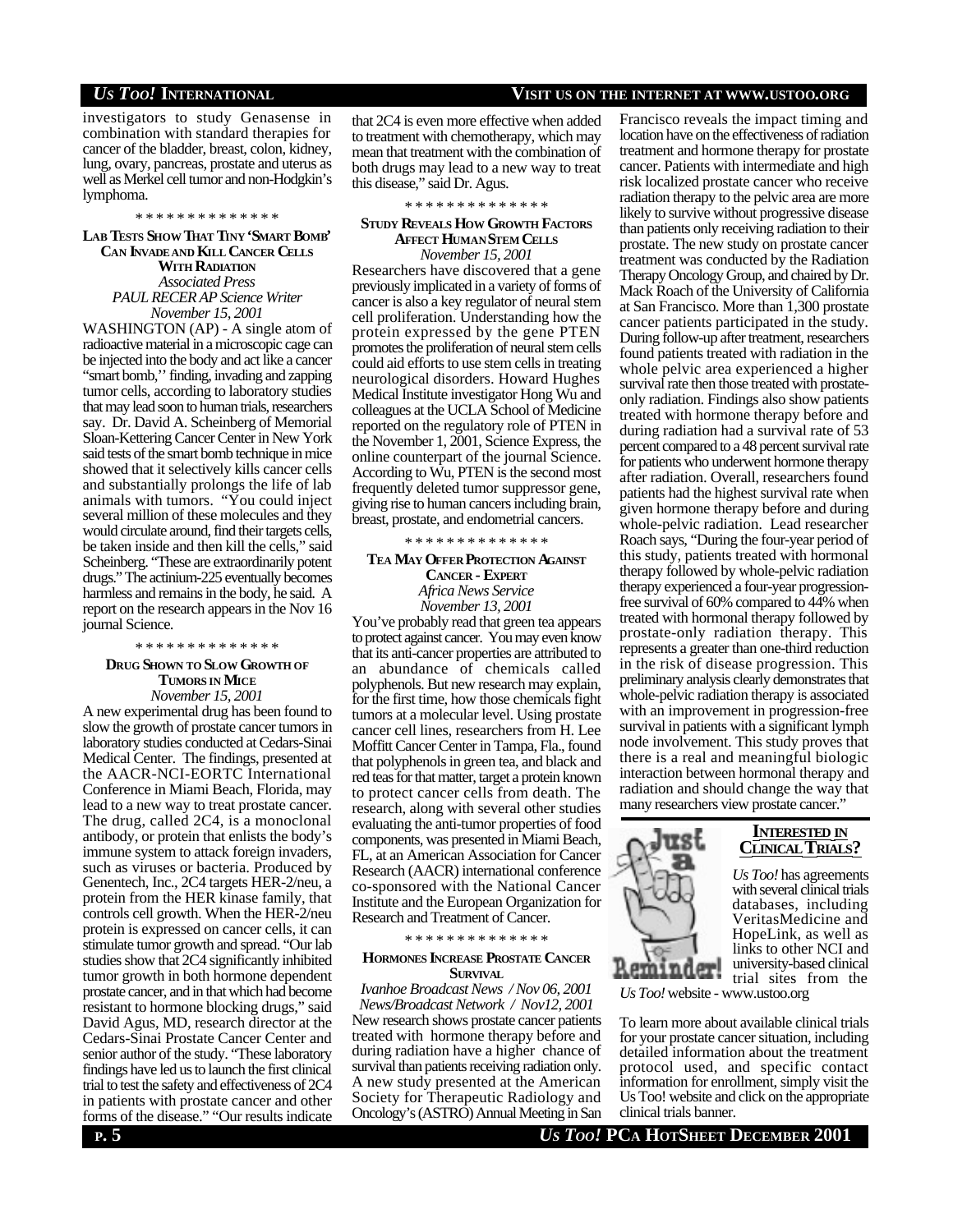# **PROSTATE CANCER PATIENT SUPPORT 1-800-80-***US TOO! US TOO!* **INTERNATIONAL**

# **A Vital Part of Recovery Is Denied**

The Providence (RI) Journal By: Bob Kerr October 23, 2001

At the hearing on his third appeal, he asked that the members of the panel introduce themselves. He thought it would be nice to know whom he was talking to.

But a guy sitting to his right who looked a lot like Cal Ripken Jr. told him that wasn't going to happen. There would be no introductions. The people who would decide if he had a legitimate claim to enjoy life to the fullest after cancer surgery would remain nameless.

So he proceeded as he has before. He told the nine nameless panel members seated in a conference room at Blue Cross of Rhode Island, at LaSalle Square in Providence, that the entire process has been difficult and humiliating from the start.

He was given 15 minutes to make his case. And as he took documents from his briefcase and told of things with which he is painfully familiar, he felt he was also speaking for other men who have endured the same life-threatening illness and the same bureaucratic rejection.

He was diagnosed with prostate cancer late last year. At 42, he became part of the more than 10 percent of American men who get the illness. He had to deal with the uncertainties that thousands have faced before him.

Could life be normal again? Would the surgery mean terrible emotional tradeoffs?

The cancer was discovered during his annual physical examination. The reading from his PSA, the blood test that is the primary test for the illness, was high. He was re-tested, with the same results. He was referred to a urologist who performed a biopsy that was inconclusive. A second biopsy was also inconclusive. The uncertainty, he says, was agonizing.

Finally, the biopsy results were sent to Johns Hopkins University in Baltimore, and the grim diagnosis came back.

He underwent surgery in March at Miriam Hospital. He says his family has been wonderful through it all. And it is out of consideration for his family that he asks that his name not be mentioned.

"My wife is a nurse and that's a great advantage," he says. "She's very supportive and very knowledgeable."

His recovery, he says, has been "remarkably unremarkable."

"I was back to work a week sooner than I was supposed to be."

He is a social worker and a therapist in private practice. He knows the hurdles people sometimes have to overcome to get what they need to recover from what ails them.

But he wasn't quite prepared for the surprise that awaited him when he went to buy the medication that he felt was needed for a vital part of his own recovery.

If they talk about it at all, men facing prostate cancer surgery will often talk about the fear of losing sexual potency. It is an obvious concern. Sex is important.

"The first thing you think of - is there going to be anything there at all to work with?" says the man who underwent the surgery.

He assumed Viagra, the drug to restore potency, was covered by Rhode Island Blue Cross. He looked at it as part of the recovery, and he says his doctor told him he should not try to have sex without it.

He went to a CVS drugstore to get it. He found it wasn't covered after all.

He called Blue Cross. He was told he could appeal and he did.

He began with a letter. He included the fact that other insurers, including Blue Cross in other states, cover Viagra for prostate cancer patients.

His doctor also wrote a letter. A friend who is a psychologist did, too.

The letters didn't work. So he moved to the next level of appeal, which is a committee review of his request. He reiterated to the committee the stress that was being created by the refusal, the anxiety created by sexual dysfunction.

"I had two hats on. One was personal. The other was as a health- care advocate, a social worker over the years."

He lost on the second level, too. He said committee members talked about the financial impact of covering Viagra. They pointed out there were no state mandates requiring it. One said sex was not "essential."

And that brought him before the nameless panel 10 days ago at LaSalle Square for his third try.

He didn't get any information, no firsthand explanation for why the Viagra wasn't covered. And he was asked only one question after he finished his presentation: Was he asking for blanket coverage for Viagra or coverage for just a particular condition?

He was asking for the coverage only as part of the recovery from prostate cancer, he said.

He was told he would be given a decision within a few days. He had not heard at the end of last week.

A call to Blue Cross on Friday was not returned.

It is not a money issue, the man says. He can afford the pills. It is a matter of principle. Viagra should be part of postoperative therapy.

At the last, decidedly low-watt hearing, he asked how things can be changed at Blue Cross.

"Just tell me what I need to do next and I'll do it," he said.

He was told that if he loses on the third level of the appeal process, he can hire a lawyer and take the matter to court. He said he doesn't think he should have to bear the expense of a lawyer to get something that should be a part of his health insurance.

So it would seem, unless Blue Cross of Rhode Island really does believe that sex is not an important part of a full and healthy life. And if that's the case, Blue Cross officials should definitely take out an ad in this newspaper and explain themselves.

\*\*\*\*\*\*\*\*\*\*\*\*\*\*\*\*\*\*\*\*\*\*\*\*\*\*\*\*\*\*\*

*EDITORS NOTE:* In the U.S., insurance coverage is regulated by both state and federal mandates. **MAKE YOUR OPINION KNOWN TO** *YOUR* **LAWMAKERS.** The **FREE** web-based advocacy tool from *US TOO!* (www.ustoo.org) allows you to determine exactly who represents you and facilitates contacting them. All you need to know is your zip code to get started.Do it today!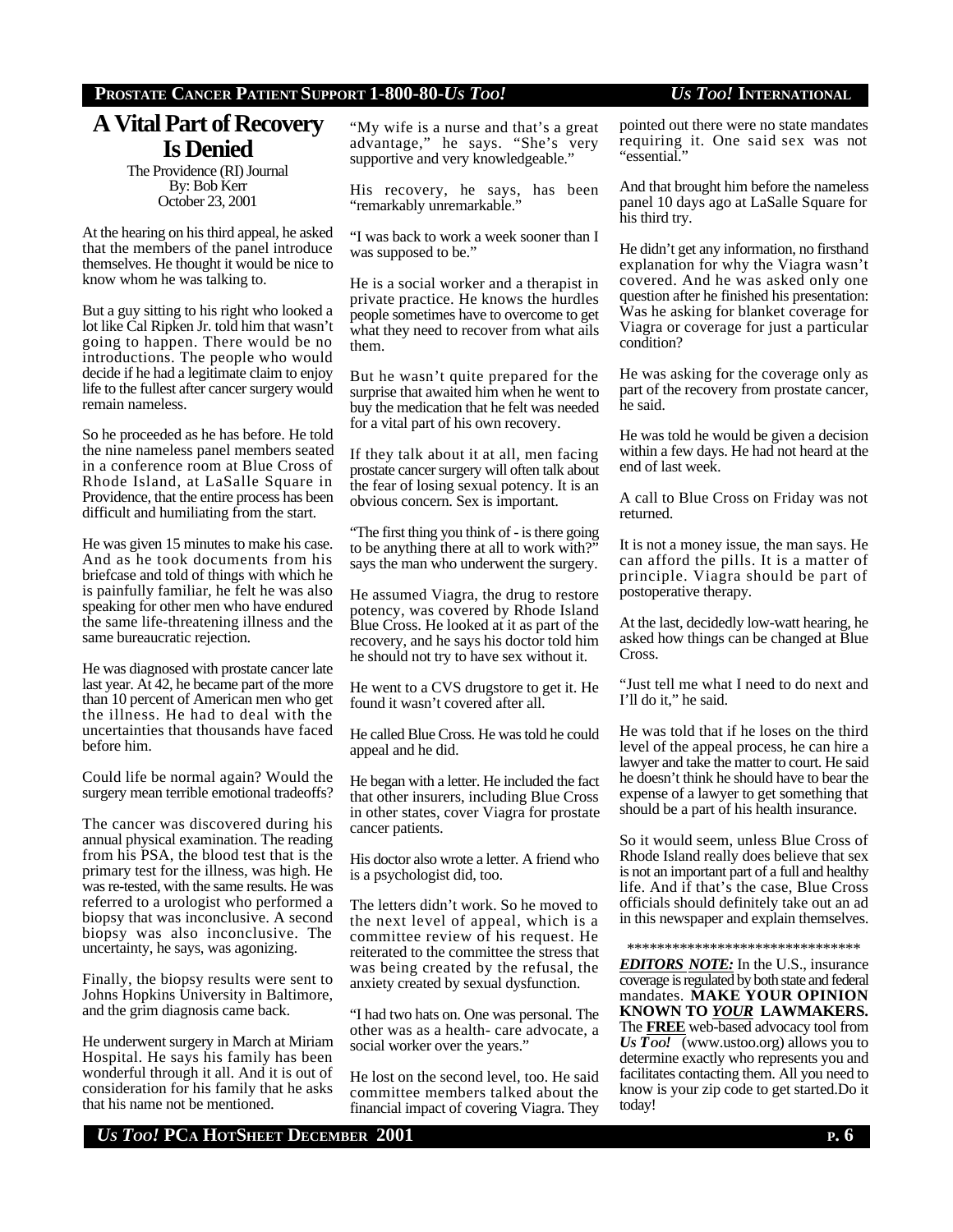# *US TOO!* **INTERNATIONAL VISIT US ON THE INTERNET AT WWW.USTOO.ORG**

# **PROSTATE CANCER NUTRITION NEWS NJ Symposium Held**

# **Lifestyle and Diet Changes Help Prostate Cancer**

*American Dietetic Association's Annual Meeting / St. Louis MO October 22, 2001*

Making dietary changes and exercising on a regular basis may slow the progress of prostate cancer.

Studies from around the world suggest that staying within a healthy weight range and eating more plant-based foods and fewer animal products can possibly delay or prevent the development of prostate cancer.

Evidence is mounting that foods rich in vitamin E and the mineral selenium may dramatically decrease both the incidence of prostate cancer and the risk of dying from it. Men who take those nutritional supplements in certain doses actually suffer less prostate cancer and a lower mortality rate due to prostate cancer. (A major clinical trial on Selenium and Vitamin E - the SELECT Trial is current underway)

Researchers recommend that men increase their intake of these vitamins and minerals through whole foods. Seafood, meat and Brazil nuts are good selenium sources, while vegetable oils, sweet potatoes, avocados, and nuts are rich in vitamin E.

Men who consume higher levels of lycopene, a nutrient found in most tomato products, have also been shown to have a lower risk of prostate cancer.

\* \* \* \* \* \* \* \* \* \* \* \* \* \*

# **Life in the Tech Age: SoyMato Slow Down**

*By: Wes Stewart United Press International Novenber 01, 2001*

One of the unfortunate fates of human males is that if they live long enough, they will get prostate cancer. Early detection can improve the quality of life and in fact bring a new lease on just about everything.

Some scientists are studying and watching closely to see if some significant dietary changes will help them fight prostate cancer. There are two groups in the study: those who are newly diagnosed with prostate cancer, and those whose disease has already metastasized, or spread.

It's long been accepted that diet may help prevent prostate cancer, but now the interest is turning toward how diet may improve the outcome of prostate cancer treatment. What's the magic sauce? Soy and tomato products. Soy contains hormone-like substances shown to slow prostate cancer growth in laboratory animals. What's more, Asian men (and you can imagine the diet) have the lowest rates of prostate cancer in the world.

American men, well, mainly non-vegetable eating manly men, have 10 to 20 times higher

the occurrence of prostate cancer. It's no surprise that when Asian men migrate to North America and adopt western lifestyle and eating habits, their risk for prostate cancer increases.

As for the tomatoes, they contain a vast array of phytochemicals, or plant-derived compounds. Of special interest is lycopene, a potent antioxidant which is a substance that may help prevent oxidative damage to cellular DNA. The researchers suspect

that men eat at least five servings of tomatoes or tomato products each week over the decades it takes for a prostate tumor to develop, they may experience a 30-to-40 percent lower risk of prostate cancer.

Kind of makes you long for Italian night with soy-meat sauce, eh?

\* \* \* \* \* \* \* \* \* \* \* \* \* \*

# **Eating Apples Can Help Prevent Or Slow Down Prostate Cancer** *just-sites.com*

*November 07, 2001*

The compound quercetin, present in large amounts in apples, may help prevent prostate cancer, according to researchers at the Mayo Clinic, in Rochester, Minnesota.

Research published in the Carcinogenesis journal explained how the compound appears to prevent the changes that make prostate cells cancerous, blocking the cancerpromoting properties of the male hormones.

It also seems to slow the speed at which the cancer spreads and the scientists foresee that quercetin will become a part of cancer treatment in the future.

Quercetin can also be found in large amounts in onions, tomatoes, black tea, garlic, peppers, berries and grapes.

The New Jersey-New York City region of *Us Too!* INTERNATIONAL held its Fourth Annual Prostate Cancer Symposium - "*APPRAISAL OF ALTERNATIVE INTERVENTIONS AND NEW DEVELOPMENTS IN TRADITIONAL TREATMENTS FOR PROSTATE CANCER*" on November 3rd at the Westin Hotel in Morristown, New Jersey.

According to symposium coordinator and former *Us Too!* Vice-Chairman / Regional Director Terry Roe three hundred prostate cancer survivors and their spouses attended the all-day program. The program, which was underwritten by an unrestricted educational grant from Aventis Oncology, included:

- **- TREATMENT OF PROSTATE CANCER - THE MAGIC BULLET** Neil Bander, MD New York-Presbyterian Hospital / Memorial Sloan Kettering Cancer Center
- **- PROSTATE CANCER AND DEPRESSION** Joana Fine, MA, MD Instructor in Psychiatry New York University School of Medicine
- **- "THE ICEMAN COMETH" CRYOSURGERY** Fred Lee, MD Director - Prostate Cancer Crittenton Hospital, Rochester, Michigan
- **- CHOICES IN HEALING: INTEGRATING THE BEST OF CONVENTIONAL AND COMPLEMENTARY THERAPIES IN PROSTATE CANCER** Michael Lerner, PhD President and Founder Commonweal, Bolinas, California
- **- YOGAAND MEDITATION** Charles Matkin, MS Haelth, New York, NY
- **- SEXUAL DYSFUNCTION** Andrew McCollough, MD FACS Director Sexual Health, Fertility New York University School of Medicine, New York, NY
- **- DIETARY SUPPLEMENTS FOR PROSTATE CANCER - WHAT SHOULD I TAKEOR AVOID?** Mark Moyad, MD Director of Complementary Medicine University of Michigan Medical Center, Ann Arbor, MI
- **- THE USE OF PROSTASCINT SCAN IN DETECTING RECURRENT PROSTATE CANCER** Thomas Polascik, MD Division of Urologic Surgery Duke University, Durham, NC (continued on page 8)

**P**. 7 **U***S* **TOO! PCAHOTSHEET DECEMBER** 2001